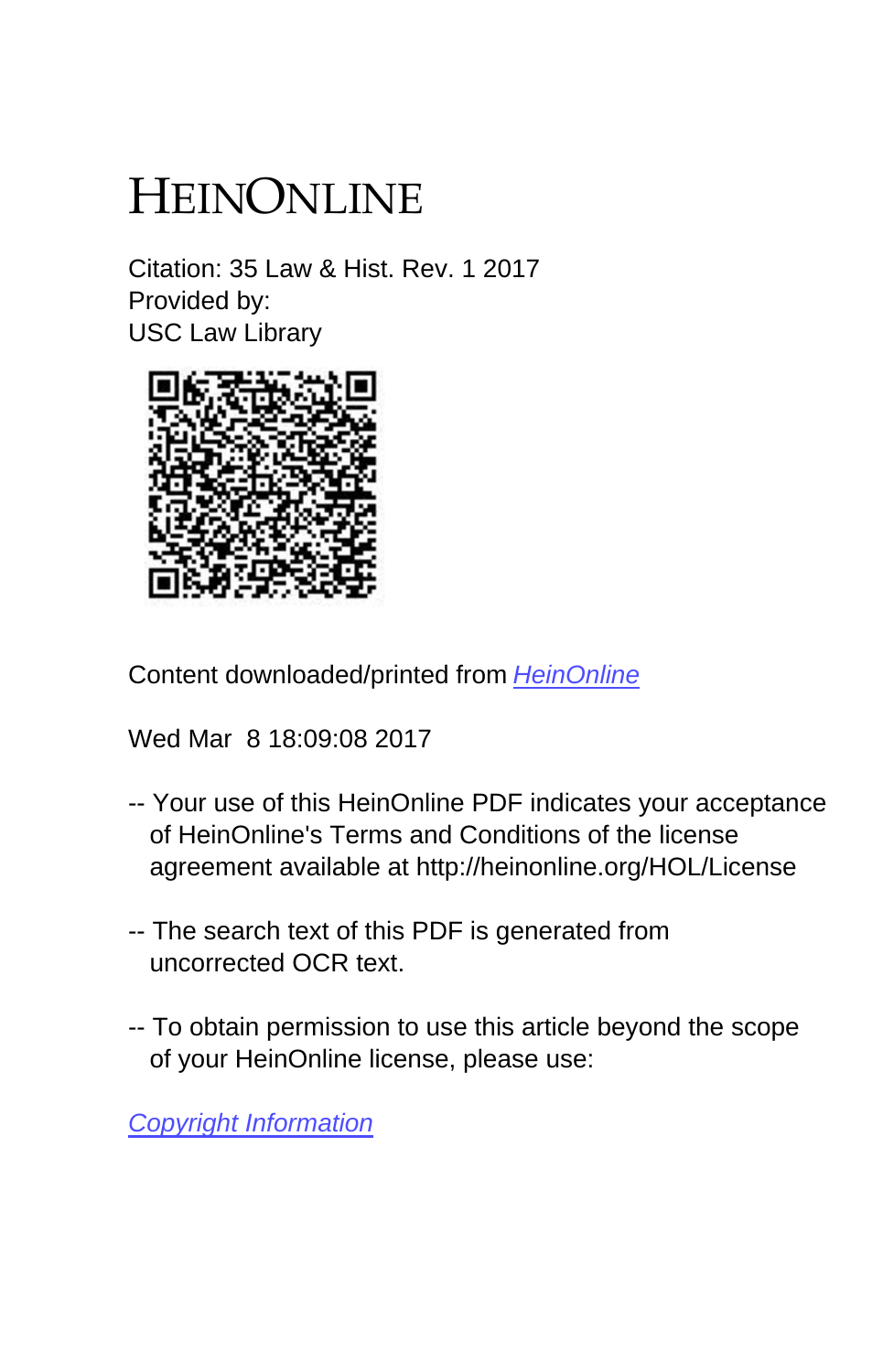# Introduction: **"A** Crime Against Humanity": Slavery and The Boundaries of Legality, Past and Present

## ARIELA **GROSS**

Nowhere in legal history has the nexus between past and present received more attention in recent years than in the study of slavery. The memory of slavery has become a field of study in itself, and competing histories of slavery have animated contemporary legal and political debates.' Today, new histories of capitalism have further illuminated the central role of slavery and the slave trade in building the modern Atlantic world.<sup>2</sup> Across

**1.** See, for example, Ana Lucia Araujo, *The Politics of Memory: Making Slavery Visible in Public Spaces* (Routledge, 2012); Douglas Hamilton, Kate Hodgson, and Joel Quirk, eds., *Slavery, Memory and Identity: National Representations and Global Legacies (Routledge,* 2012); and Johann Michel, *Devenir Descendant D'Esclaves: Enqudte sur les Regimes Mimoriels* [Becoming **A** Slave Descendant: An Investigation into Memorial Regimes] (Presses Universitaires de Rennes, **2015).** See also the works discussed in Ariela **J.** Gross, **"'All** Born To Freedom': Comparing the Law and Politics of Race and The Memory of Slavery in the **U.S.** and France Today," *Southern California Interdisciplinary Law Journal* 21 (2012): *523-60;* and Ariela Gross, "The Constitution of History and Memory," in *Law and Humanities: An Introduction,* ed. Austin Sarat, Matthew Anderson, and Cathrine **0.** Frank (Cambridge University Press, 2010).

2. Recent books include Sven Beckert, *Empire of Cotton: A Global History* (New York: Vintage Books, 2014); Edward **E.** Baptist, *The HalfHas Never Been Told: Slavery and The Making of American Capitalism* (New York: Basic Books, 2014); and Sven Beckert and Seth Rockman, eds., *Slavery's Capitalism: A New History of American Economic*

Ariela Gross is John B. **&** Alice R. Sharp Professor of Law **&** History at the University of Southern California Gould School of Law <agross@law.usc.edu>. She thanks the participants at the conference held at Stanford University in May, **2015, "A** Crime Against Humanity: Slavery and International Law, Past and Present," especially Deans Elizabeth Magill and Jenny **S.** Martinez for their generous support, and Rebecca Scott for generous and incisive comments and suggestions, as always.

*Law and History Review* February **2017,** Vol. **35,** No. **<sup>I</sup>**  $\odot$  the American Society for Legal History, Inc. 2016 doi:10.1017/SO738248016000468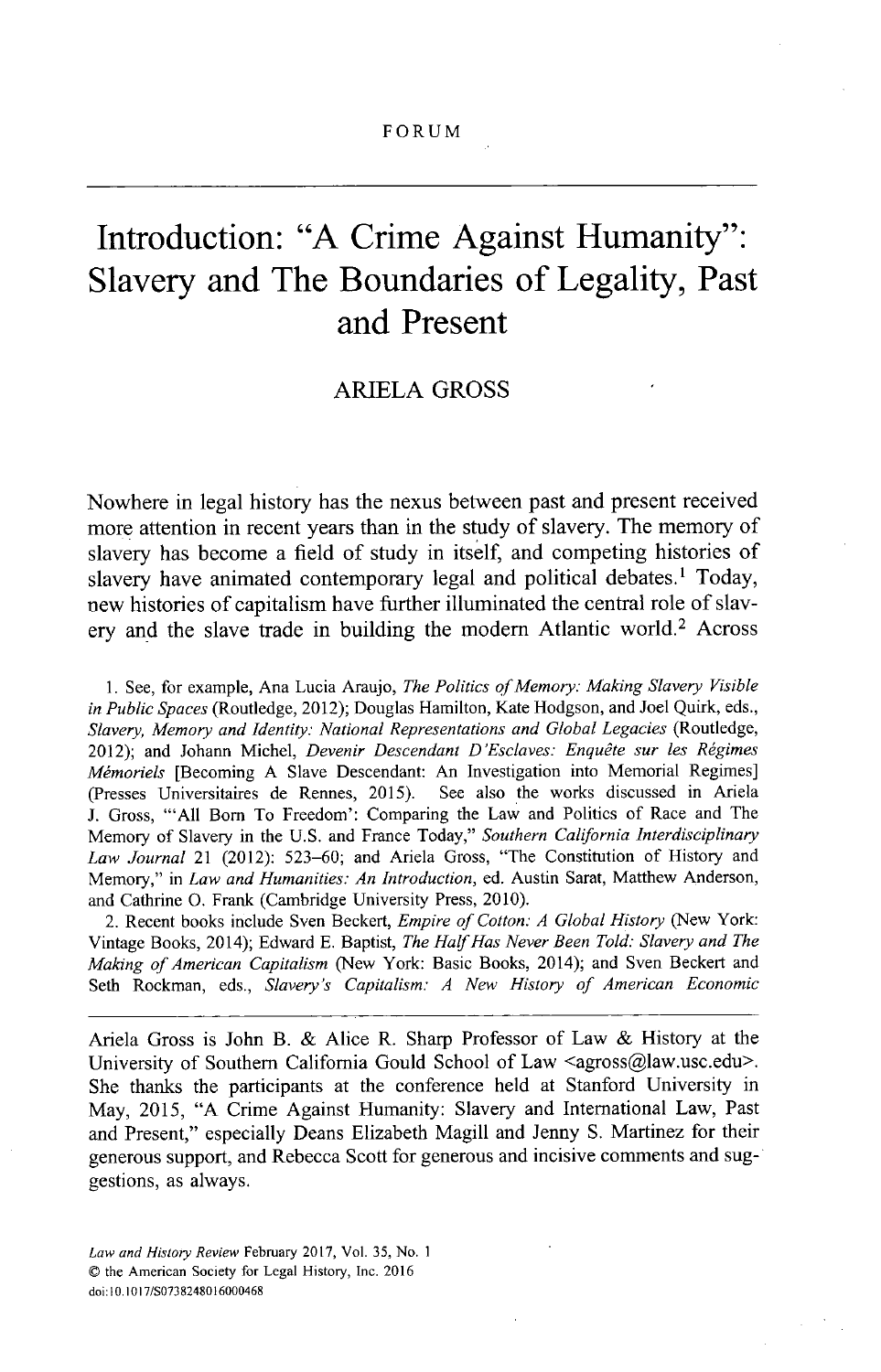Europe, the United Kingdom, Africa, the Caribbean, and the United States, new memorials, museums, and commemorations of slavery and abolition have brought new kinds of public engagement to the slave past.<sup>3</sup> In the era of Black Lives Matter, understanding the connections between that past and the present day has never seemed more important, and historians are struggling with the question of how to engage the present in a historically nuanced way.<sup>4</sup>One kind of engagement between past and present, among historians, lawyers, and activists, has been to draw connections between slavery in the past and in the present.<sup>5</sup>

This symposium issue presents new research on slavery and the slave trade in the Atlantic world in the sixteenth to nineteenth centuries, and explores the connections between the historic institution and slavery in the present day. The articles in this issue thus contribute to the transnational study of slavery and the slave trade, and push legal historical scholarship in new, interdisciplinary directions. The issue brings into dialogue the work of historians of law, slavery, and the slave trade in the Atlantic world, and that of scholars of international law and human rights and memory studies.

Several landmark works have led the way in making these connections. *In The Slave Trade and The Origins of International Human Rights Law,* Jenny Martinez called attention to the history of the international slave trade tribunals as the first international human rights courts.<sup>6</sup> In recent articles, Rebecca Scott has portrayed the construction of "legal" ownership of human beings in the past as involving a kind of legal fiction, giving us a

*Development* (University of Pennsylvania Press, **2016).** These build on classic works **by** Eric Williams, *Slavery and Capitalism* (Chapel Hill, **NC: UNC** Press, 1944); and Barbara **J.** Solow, *The Rise ofTheAtlantic System* (Cambridge, **UK:** Cambridge University Press, **1991).**

**<sup>3.</sup>** See, for example, in the United States, the new Whitney Plantation Museum and the Gateway to Freedom International Memorial to the Underground Railroad, as well as university initiatives such as the Emory University Conference on Slavery and the University, and the Brown University Steering Committee on Slavery and Justice; in France, the many activities of the National Committee on the History and Memory of Slavery; in the United Kingdom, the International Slavery Museum in Liverpool and the Bicentenary of the Abolition of the Slave Trade in **2007;** in Guadeloupe, the Caribbean Center for the Expression and Memory of the Slave Trade and Slavery; and in Ghana, the Cape Coast Castle.

<sup>4.</sup> See James Grossman, "Again and Again: Historians, Politics, and Public Culture," *Perspectives On History* (Spring **2016)** https://www.historians.org/publications-anddirectories/perspectives-on-history/may-2016/again-and-again-historians-politics-and-publicculture (last accessed November **8, 2016).**

*<sup>5.</sup>* Perhaps the leading organization in this effort is Historians Against Slavery, www. historiansagainstslavery.org.

**<sup>6.</sup>** Jenny **S.** Martinez, *The Slave Trade and The Origins of International Human Rights Law* (New York, NY: Oxford University Press, **2011).**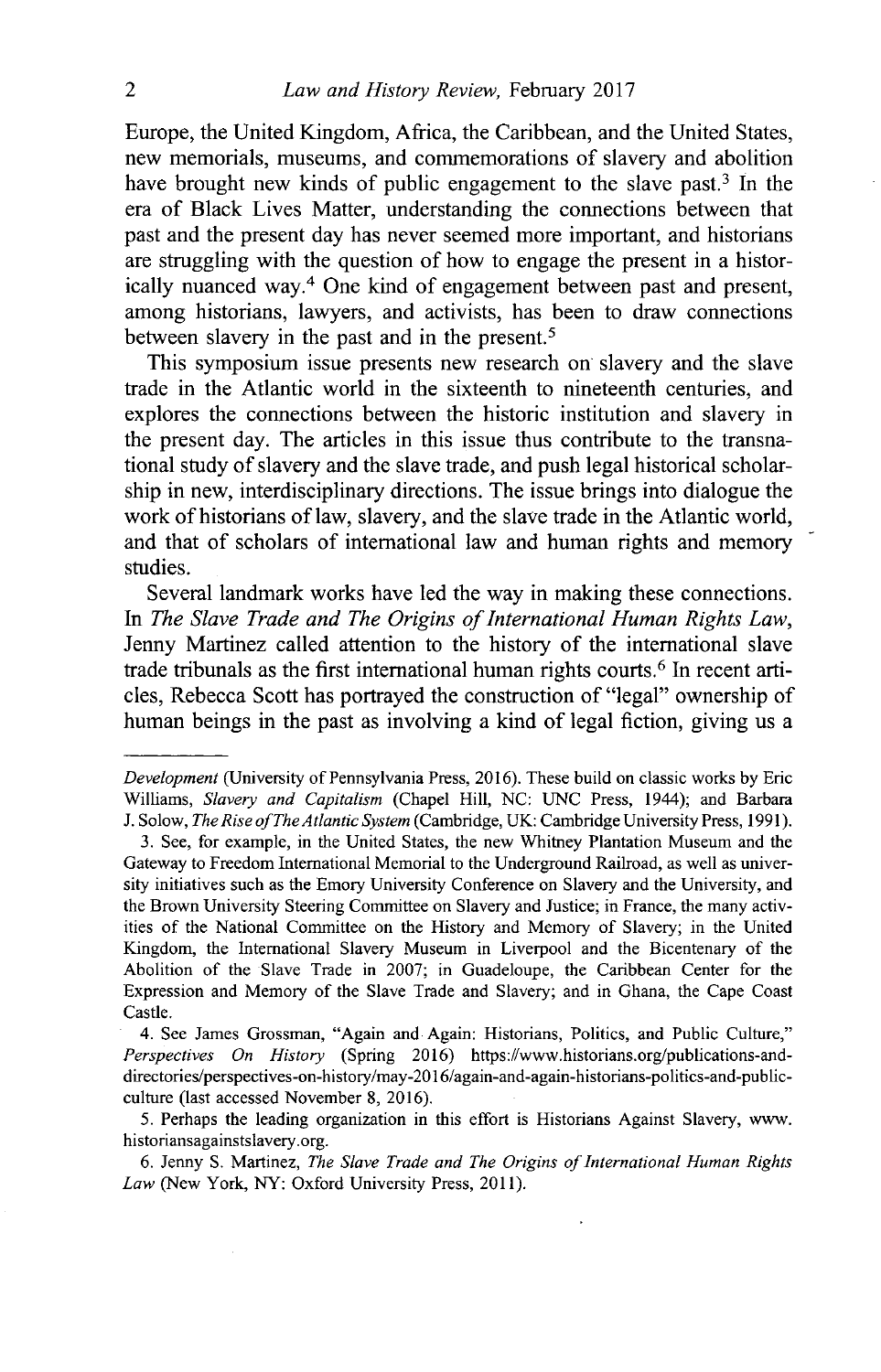definition of slavery that encompasses some forms of exploitation of labor existing today.<sup>7</sup>Historians of the "illegal" slave trade, led **by.** Brazilian scholars, have documented the scope of the movement of human bodies across the Atlantic in contravention of international and national laws.<sup>8</sup> This new work calls into question the sharp distinction between "legal" and "illegal" enslavement, complicates understanding of slavery and the law, and makes possible new connections and conversations among scholars of the past and present.

### **The Trans-Atlantic Slave Trade, Past and Present**

Historians conventionally mark the end of the legal slave trade to the United States in **1808,** to the French colonies in **1818,** to the Spanish Caribbean in **1820,** and to Brazil in **1831** (or **1850).9** According to this traditional definition, David Eltis estimates that "about *1.5* million Africansa large number of them children—arrived illegally in the Americas—that

*7.* Rebecca **J.** Scott, "Under Color of Law: *Siliadin v. France* and the Dynamics of Enslavement in Historical Perspective," in *The Legal Understanding of Slavery: From the Historical to The Contemporary,* **ed.** Jean Allain (Oxford, **UK:** Oxford University Press, 2012), 152-64; Rebecca **J.** Scott, "'She **...** Refuses To Deliver **Up** Herself as the Slave of Your Petitioner': tmigr6s, Enslavement, and the **1808** Louisiana Digest of the Civil Laws," *Tulane European and Civil Law Forum* 24 **(2009): 115-36;** Rebecca **J.** Scott, "Paper Thin: Freedom and Re-enslavement in the Diaspora of the Haitian Revolution," *Law and History Review* **29** (2011): **1061-87;** and her article in this issue.

**8.** See, for example, Sidney Chalhoub, *A Forga da Escrividao: Ilegalidade e costume no Brasil oitocentista* [The Force of Slavery: Illegality and Custom in Brazil in the Nineteenth Century] (Lisbon, Portugal: Companhia das Letras, 2012); Sidney Chalhoub, "Illegal Enslavement and the Precariousness of Freedom in Nineteenth-Century Brazil," in *Assumed Identities: The Meanings of Race in the Atlantic World, ed. John D. Garrigus and Christopher* Morris (College Station, TX: Texas A&M University Press, 2010): **88-115;** Keila Grinberg, "Re-enslavement, Rights and Justice in Nineteenth-Century Brazil," in Mark Lambert, Translating The Americas **1 (2013),** https://doi.org/10.3998/lacs.12338892.0001.006 (last accessed November **8, 2016);** Keila Grinberg, Re-escravizaqio, direitos e justigas no Brasil do século XIX," in *Direitos e justiças: ensaios de história social*, ed. Silvia Lara and Joseli Mendonga (Campinas: Editora da Unicamp, **2006): 101-28;** Beatriz Mamigonian, "Conflicts over the meanings of freedom: The liberated Africans' struggle for emancipation in Brazil (1840s-1860s)," in *Paths to Freedom: Manumission in the Atlantic World,* ed. Rosemary Brana-Shute and Randy **J.** Sparks (Columbia: University of South Carolina Press, **2009), 235-64.**

**9.** Traditionally, historians downplayed the importance of the **1831** law in Brazil, arguing that **1850** was the relevant date; more recent research has shown the importance of the **1831** law outlawing the trade. See Beatriz Mamigonian and Keila Grinberg, "Para inglês ver? Revisitando a lei de **1831** [Just for Show? Revisiting the Law of **1831],"** *in Dossie da revista Estudos Afro-Asiaticos* [Dossier of the Afro-Asian Studies Journal] **(2007):** n. **1-3 .** None of these dates are without controversy save perhaps the one related to the United States.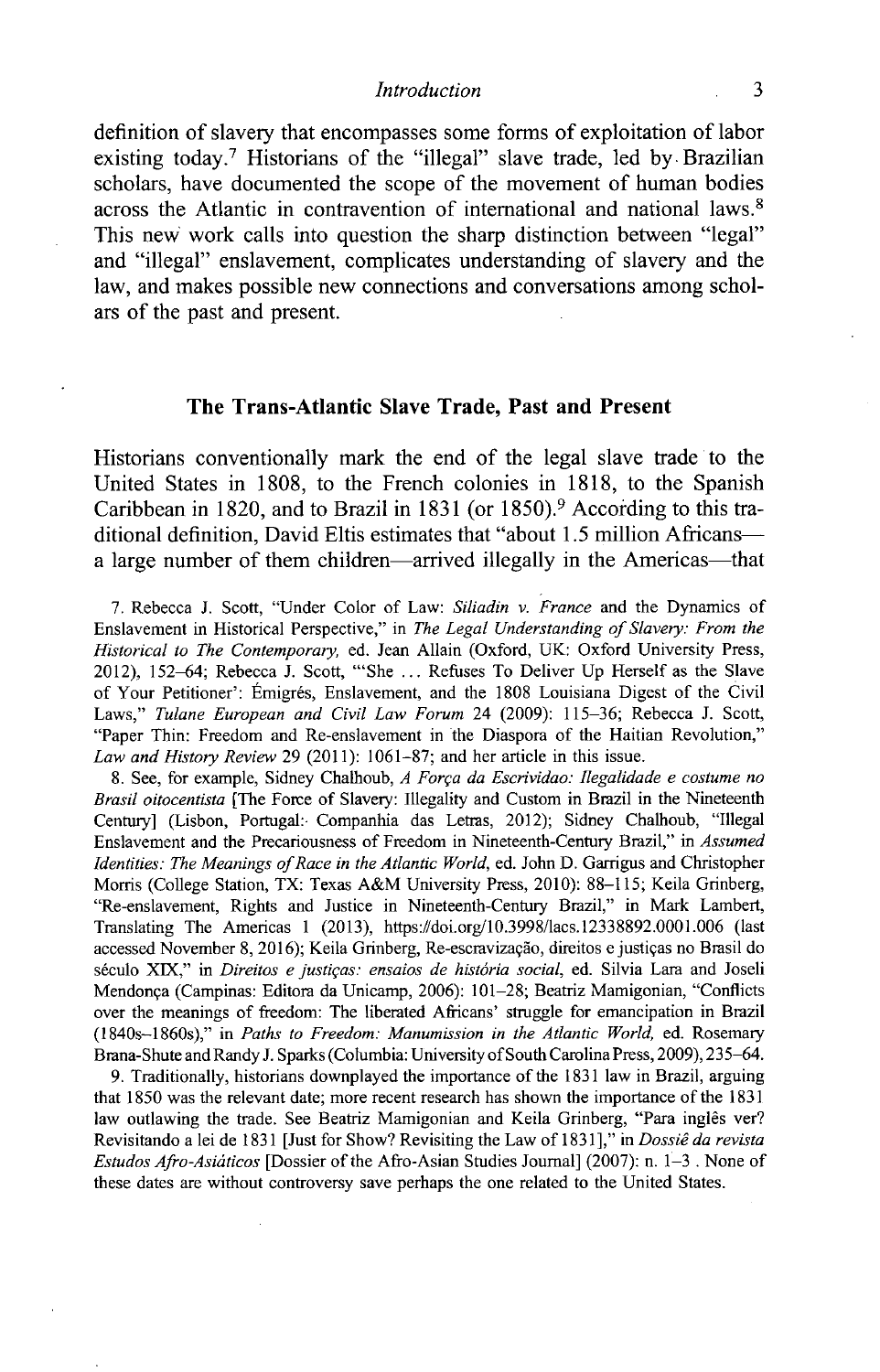is, about **15** percent of the [mimber of] people who remained alive at the end of the Middle Passage during the whole slave-trade era."<sup>10</sup> During the nineteenth century, the leading slave economies of the world, the United States, Cuba, and Brazil, experienced dramatic economic growth; the price of native-born slaves in these three plantation societies rose quickly, whereas the price of African imports fell. Despite the costs and risks of illegal trading, the incentives were high.

In particular, historians have in recent years excavated a broad network of illegal trading to Brazil, and chronicled the challenges illegally imported enslaved people created for the system of legal slavery, on the one hand, but also for the status of free people of color in Brazil, on the other.<sup>11</sup> The "africanos livres" (liberated Africans) rescued from slave ships **by** the British were placed under the tutelage of the Brazilian imperial government for 14 year terms of service, after which they had to petition for **"full** freedom." These proceedings resembled manumission suits in which liberated Africans sought to prove not only that their terms had run out, but also that they were worthy of emancipation.<sup>12</sup> As the British became active in the suppression of the trade, they began to pressure the Brazilian government to treat *all* Africans imported after **1831** as liberated Africans, not only the 4000. or thereabouts who had been seized from slave ships. Sidney Chalhoub chronicles a post-1831 "practice that became increasingly a *customary seigneurial right* during the 1830s, that of randomly and massively enslaving Africans smuggled into the country and their Brazilian-born descendants as well."<sup>13</sup> And Keila Grinberg has shown how often such illegal enslavement found its way into the court system in a rising number of "re-enslavement" lawsuits, in which slaves sued for "maintenance of freedom" or would-be masters sued to regain possession of former or alleged slaves.<sup>14</sup> This work also calls into question the boundary between "legal" and "illegal" trading, depending upon where one fixes the date of the trading ban.

Crossing jurisdictional boundaries put forced migrants under the authority of overlapping and conflicting domestic and international legal regimes, including treaties as well as statutes, codes, judicial cases, and customary practices. Often, this left them without a clear status, subject to competing property claims. Chalhoub argues that illegal enslavement made freedom an increasingly precarious status in nineteenth century Brazil. Beatriz

**<sup>10.</sup>** David Eltis, "The Economics of the Illegal Slave Trade" abolition.nypl.org/essays/illegal slave-trade (last accessed November **8, 2016).** Eltis uses the **1831** date for Brazil.

**<sup>11.</sup>** See note **8.**

<sup>12.</sup> Mamigonian, "Conflicts."

**<sup>13.</sup>** Chalhoub, "Illegal Enslavement," **88.**

<sup>14.</sup> Grinberg, "Re-enslavement."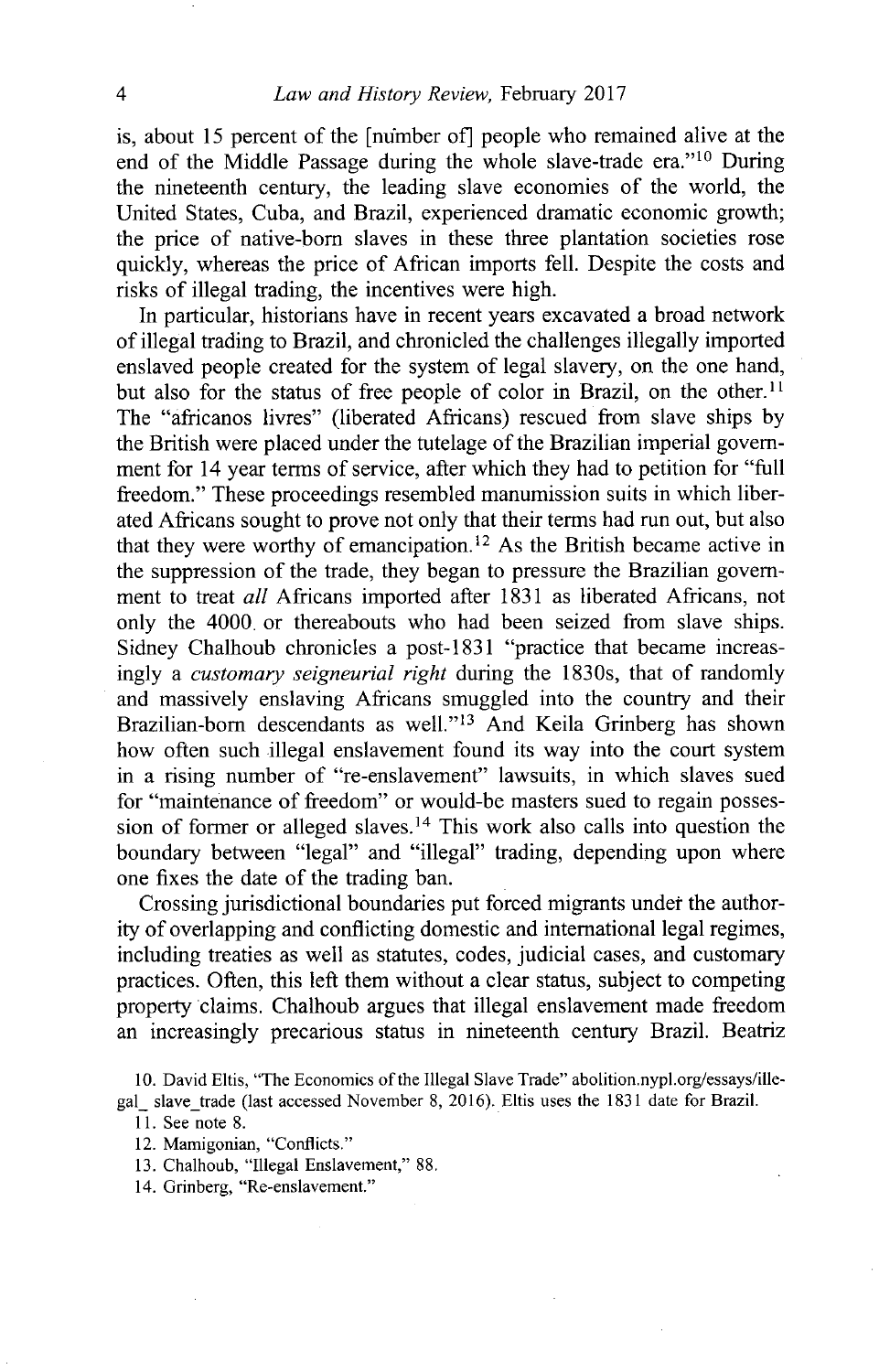Mamigonian suggests that the liberated Africans in Brazil took on an in-between status, "that is, those who were neither slave nor free."<sup>15</sup> Likewise, African "recaptives" in United States custody, those liberated from slave ships near the Cuban coast **by** the United States Navy, lived in a liminal, stateless condition, detained in government camps and something less than fully free.16

One historian in particular, Rebecca Scott, has argued forcefully that the permeable boundary between "legal" and "illegal" enslavement in the Atlantic World complicates understanding of slavery's definition, in the present as well as the past. In several articles, Scott explores the case of Adélaïde Métayer, one of the Saint Domingue refugees who had been emancipated **by** the legal abolition of slavery in the colony but whose former masters and others tried to claim them as slaves in Cuba and then in New Orleans. M6tayer lived as free in Cuba, but once in New Orleans, her former owner's business partner, Louis Noret, claimed her in payment of an alleged debt from the former owner, and seized her, along with her children. As Scott argues, in the attempted enslavement of Métayer, we can see *the "exercise* of one of the 'powers attaching to the right of ownership,"' making ownership appear legal. Hence, she argues, in interpreting the Slavery Convention's definition of slavery as "the exercise of the rights of ownership on a person," courts should not expect to find a "genuine right of legal ownership." **If** courts look for such a "genuine right," they will "set the bar unrealistically high," comparing contemporary slavery to an imagined past slavery that was self-evidently legal "rather than tangled and contradictory." This attempt at enslavement **by** prescription, making someone a slave **by** treating that person as a slave, shows the blurriness of the line between slave and free. In the end, M6tayer won her appeal **by** invoking the doctrine of freedom **by** prescription, claiming that she was legally free under prior Spanish doctrine because she had lived as free for a specified term of years.<sup>17</sup>

**15.** See, generally, Grinberg, "Re-enslavement"; and Mamigonian, "Conflicts," **236.**

**16.** See Sharla M. Fett, "Middle Passages and Forced Migrations: Liberated Africans in Nineteenth-Century **US** Camps and Ships," *Slavery and Abolition* **31 (2010):75-98;** Sharla M. Fett, *Recaptured Africans: Surviving Slave Ships, Detention, and Disclocation in the Final Years of the Slave Trade* (Chapel Hill, **NC:** University of North Carolina Press, **2017);** John T. Noonan, Jr., *The Antelope: The Ordeal of The Recaptured Africans in the Administrations of James Monroe and John Quincy Adams* (Berkeley, **CA:** University of California Press, **1990);** and Jonathan M. Bryant, *Dark Places of the Earth: The Voyage of the Slave Ship Antelope* (New York: W.W. Norton **&** Co., **2015).**

**17.** Scott, "Under Color of Law," 152-64. See also Scott, "Paper Thin"; Scott, "She.. Refuses to Deliver **Up** Herself"; and Jean Allain and Robin Hickey, "Property and The Definition of Slavery," *International and Comparative Law Quarterly* **61** (2012): **915-38.**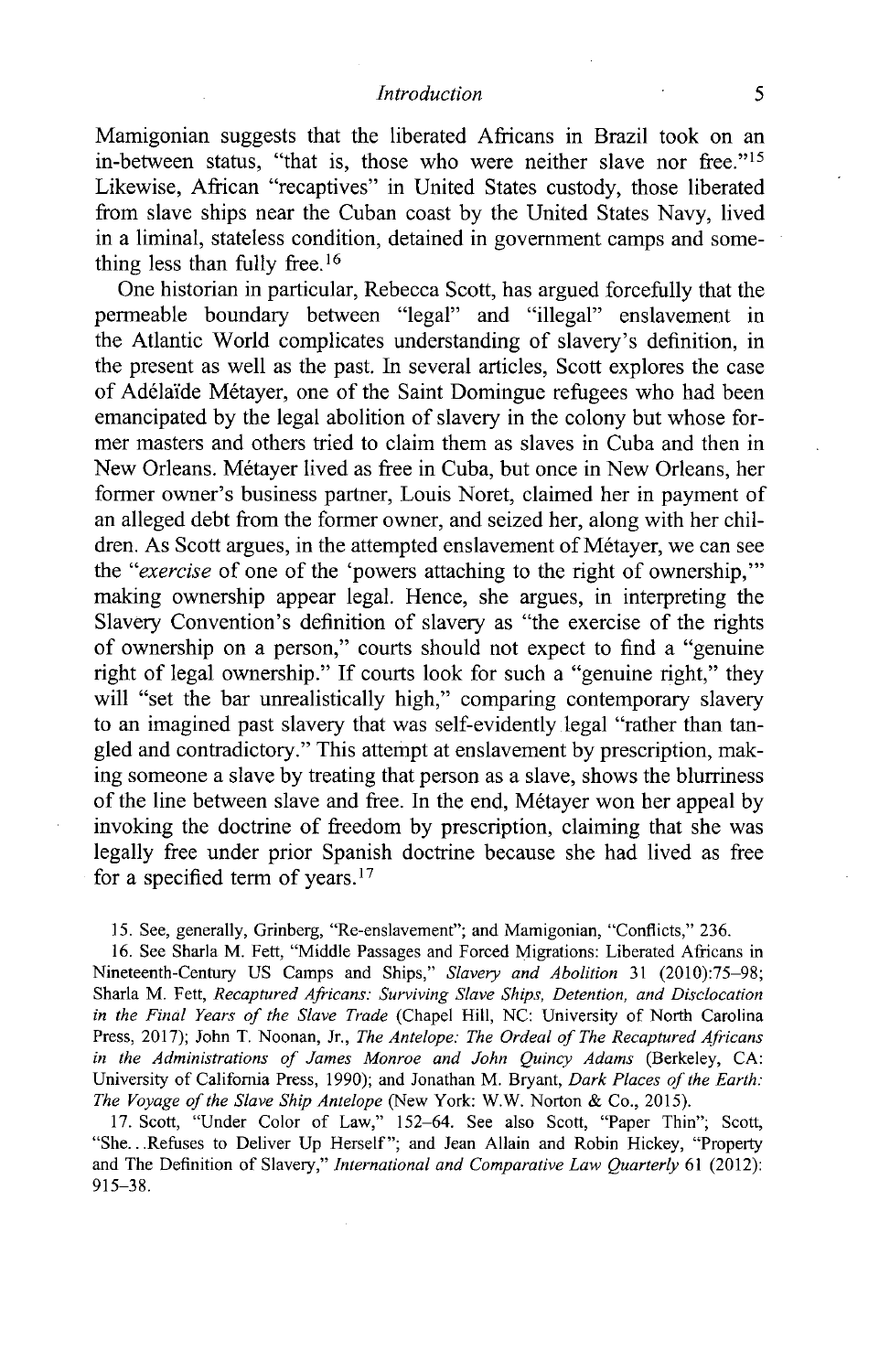In addition to the conceptual connections between the history of illegal enslavement and the definition of slavery in international human rights law in the present, there are also substantial historical connections between the prosecution of the illegal slave trade and the development of the international law of human rights in the past. Jenny Martinez has excavated the history of the Courts of Mixed Commission for the abolition of the slave trade as the first international courts of human rights.<sup>18</sup> In the 1830s and 1840s, abolitionists referred to the slave trade as a "crime against humanity," long before this concept was codified in domestic or international law. Martinez argues that these courts set a precedent for the contemporary use of international courts to adjudicate human rights violations, and put into perspective objections to international law based on originalist interpretations of the United States Constitution. <sup>19</sup>

The abolition of slavery has continued to be a central object of international human rights law, throughout the twentieth and into the twenty-first centuries. As several of the articles in this issue chronicle, international law has raised difficult definitional issues when attempting to address the modem problem of slavery and of human trafficking. The leading definitions addressed in this issue include the **1926** League of Nations Slavery Convention, defining slavery in terms of "the status or condition of a person over whom any or all of the powers attaching to the right of ownership are exercised"; the European Court of Human Rights decisions in *Siliadin v. France and Rantsev v. Cyprus and Russia,* more recently modified in *C. N & V v. France;* the Australian High Court's decision in *The Queen v. Tang;* the Brazilian Constitution's emphasis on "conditions *analogous* to slavery," "degrading conditions of labor," and "debilitating workdays"; and the definitions of human trafficking in the Palermo Protocol, Article 4(a) of the Anti-Trafficking Convention of the Council of Europe, and the 2011 European Union Directive.<sup>20</sup> The 1926

18. Jenny S. Martinez, *The Slave Trade and The Origins of International Human Rights Law* (Oxford University Press, 2012). Keila Grinberg discusses the Rio de Janeiro Mixed Commission Court in "Re-enslavement."

**19.** For the objections, see Eugene Kontorovich, "The Constitutionality of International Courts: The Forgotten Precedent of Slave-Trade Tribunals," *University of Pennsylvania Law Review* **158 (2009): 75-81;** for Martinez's response, see Jenny **S.** Martinez, "International Courts and The **U.S.** Constitution: Reexamining The History," *University of Pennsylvania Law Review* **159** (2011): 1069-134.

20. Allain and Hickey, "Property and The Definition of Slavery,"; Leonardo Barbosa, "Behind the Definition of Contemporary Slavery in Brazil: Concepts of Freedom, Dignity, and Constitutional Rights," *Bresil/s* (forthcoming, **2017).** Cristina Pixao and Leonardo Barbosa, "Perspectives on Human Dignity (On Judicial Rulings Regarding Contemporary Slavery in Brazil)," *Quaderni Fiorentini* 44 **(2015): 1167-84;** and Tenia Kyriazi, "Trafficking and Slavery, The Emerging Legal Framework on Trafficking in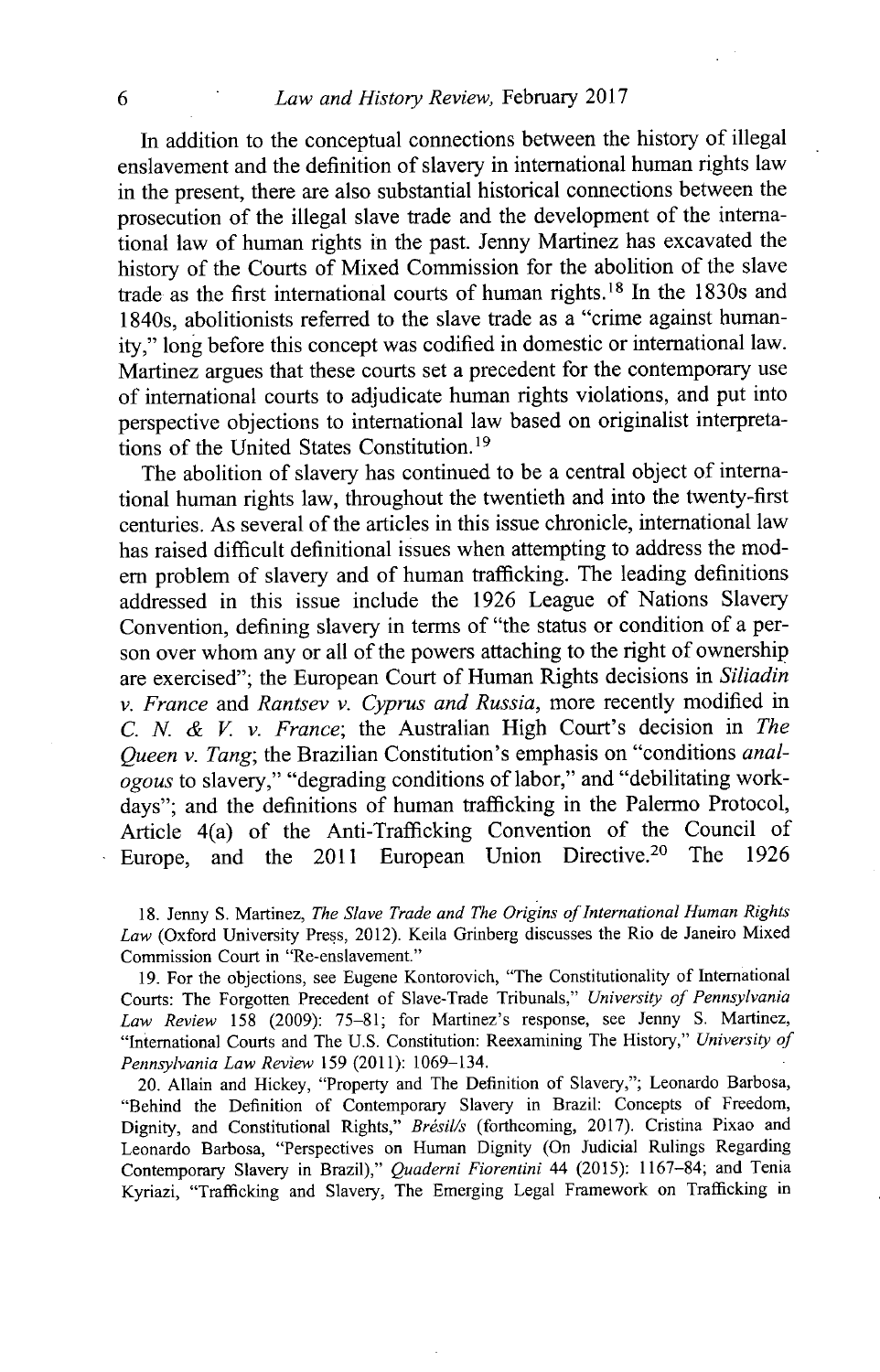Convention emphasizes the property and control aspects of slavery, whereas the trafficking definitions focus more on violations of human rights. However, all of these have come into play as scholars and lawyers attempt to define which aspects of contemporary labor and servitude can be understood as slavery, and what it means for a practice of enslavement to be legal or illegal.

#### **The Three Themes in this Symposium**

The articles in this issue illuminate three central themes. First, how is slavery defined? More specifically, how can scholars define slavery in a way that is both broad enough to encompass some practices in the present as well as the past, but not so broad as to dilute the power and efficacy of the term? Should universalist, transhistorical definitions be used, or instead should enslavement be defined through its historical practices and through the practical effects of individuals and communities performing enslavement or freedom?

Second, how is the legality of slavery understood? What makes slavery or the slave trade "legal" or "illegal"? How are the boundaries of slavery/ freedom and the legal/illegal slave trade defined? To what extent do a variety of actors define legal norms? What role do international treaties, courts, and conventions play as compared with domestic laws, and how are they shaped **by** the border crossings of voluntary and forced migrants?

Third, what is, and what should be, the relationship between slavery in the past and in the present, and/or between our narrative of slavery and the slave trade in the past and in the present? What are the problems and possibilities inherent in the uses of analogy and contrast between the present and the past, especially as used **by** lawyers, historians, politicians, and activists?

**All** three of these themes implicate international law in particular, as international law and treaties have supplied definitions of slavery, have set the boundaries of legality of the slave trade, and have been an arena for arguing about the relationship between past and present.

The first three articles in the symposium take on the topic of illegal enslavement and the illegal slave trade in the past. Rebecca Scott's article draws attention to the ways that both the status "free" and the status "slave"

Human Beings-Case-law of the European Court of Human Rights in Perspective," *International Human Rights Law Review* 4 **(2015): 33-52;** Bridgette Carr, Anne Milgram, Kathleen Kim, and Stephen Wamath, *Human Trafficking Law and Policy* (Durham, **NC:** LexisNexis 2014).